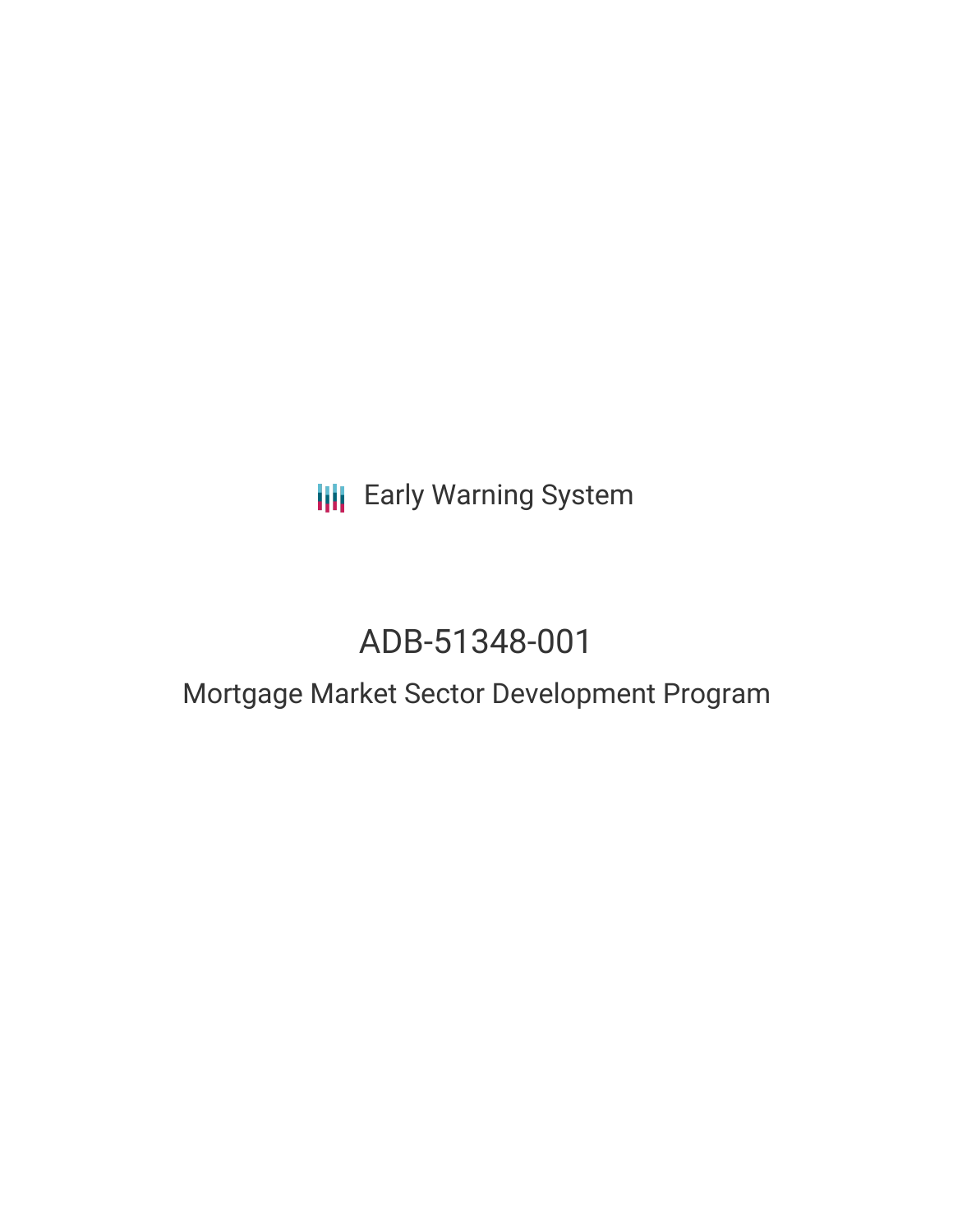

#### **Quick Facts**

| <b>Countries</b>               | <b>Uzbekistan</b>            |
|--------------------------------|------------------------------|
| <b>Financial Institutions</b>  | Asian Development Bank (ADB) |
| <b>Status</b>                  | Proposed                     |
| <b>Bank Risk Rating</b>        | FI                           |
| <b>Borrower</b>                | Government of Uzbekistan     |
| <b>Sectors</b>                 | Finance                      |
| <b>Investment Type(s)</b>      | Advisory Services, Loan      |
| <b>Investment Amount (USD)</b> | \$200.80 million             |
| <b>Loan Amount (USD)</b>       | \$200.00 million             |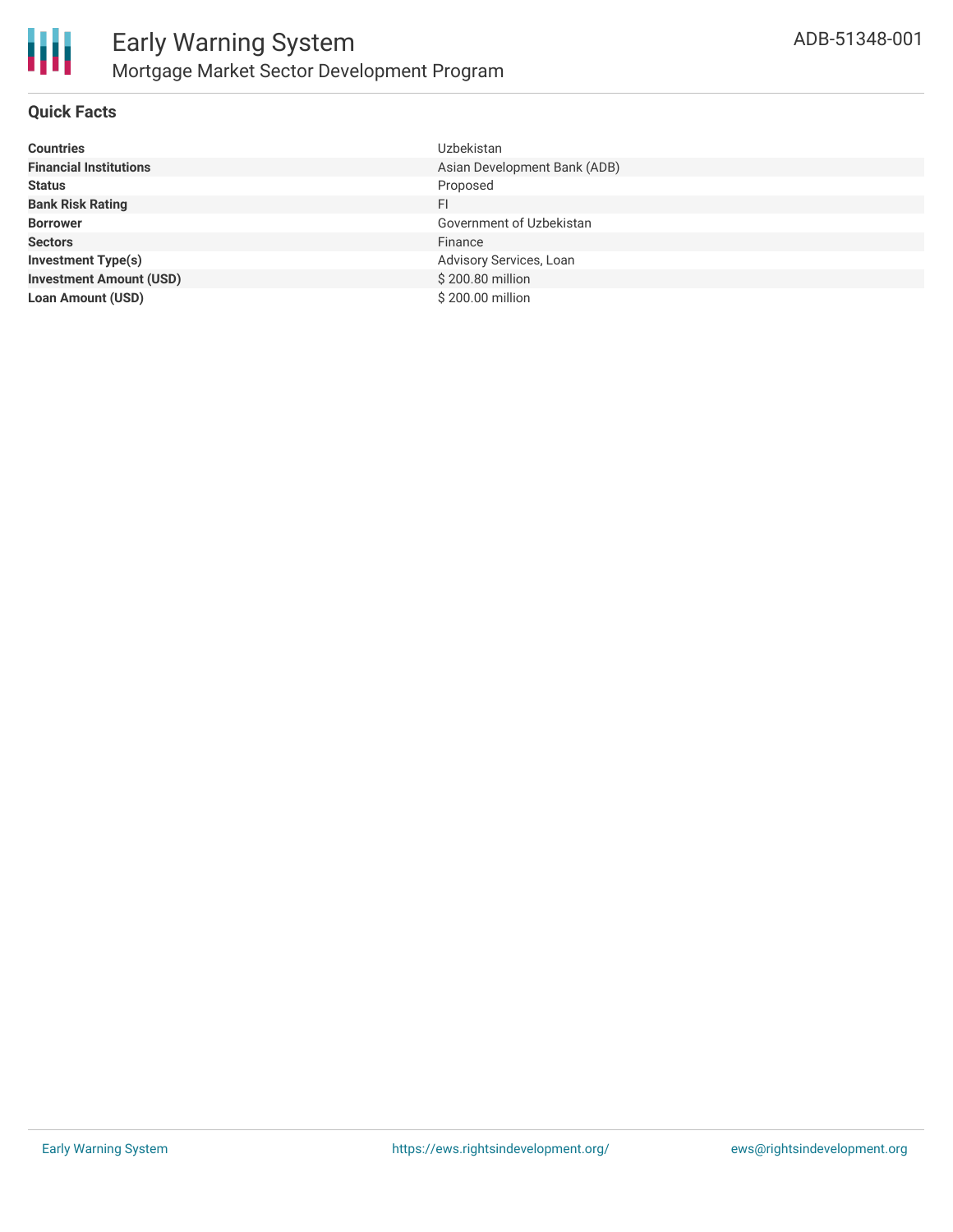

#### **Project Description**

According to bank documents, the proposed Mortgage Market Sector Development Program aims to establish a new institutional infrastructure and financing mechanism to promote market-based mortgage finance in Uzbekistan and expand residential mortgage product availability to broader segments of the population. These measures will allow to provide longterm funding to banks, promote competition, and remove inefficient and market-distorting elements in the housing finance environment. The program will also support the Government of Uzbekistan in reforming some of the parameters of the existing government housing subsidy programs, so as to ensure the efficient use of public resources, strengthen fiscal sustainability, and improve the housing policy and subsidy framework.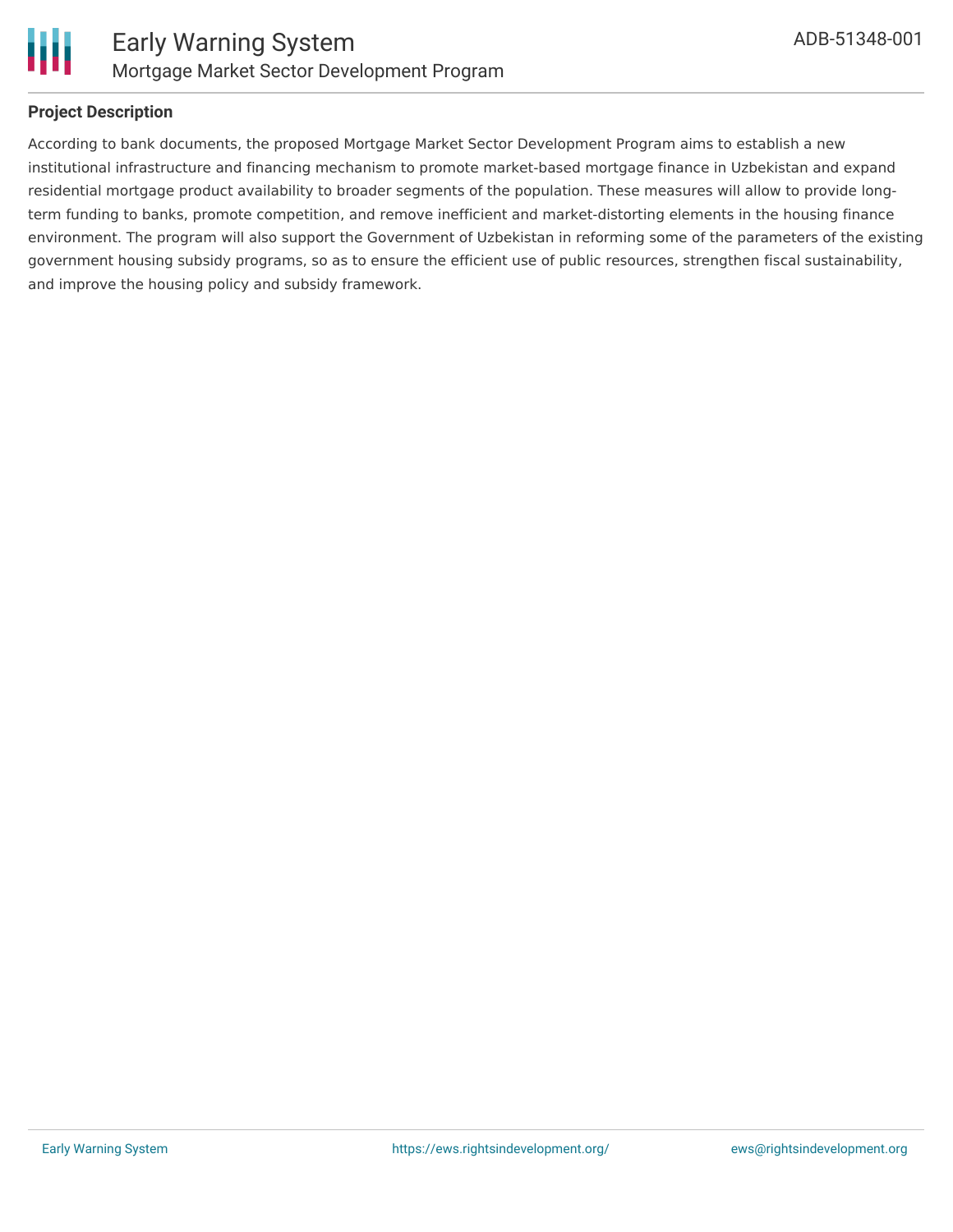

#### **Investment Description**

Asian Development Bank (ADB)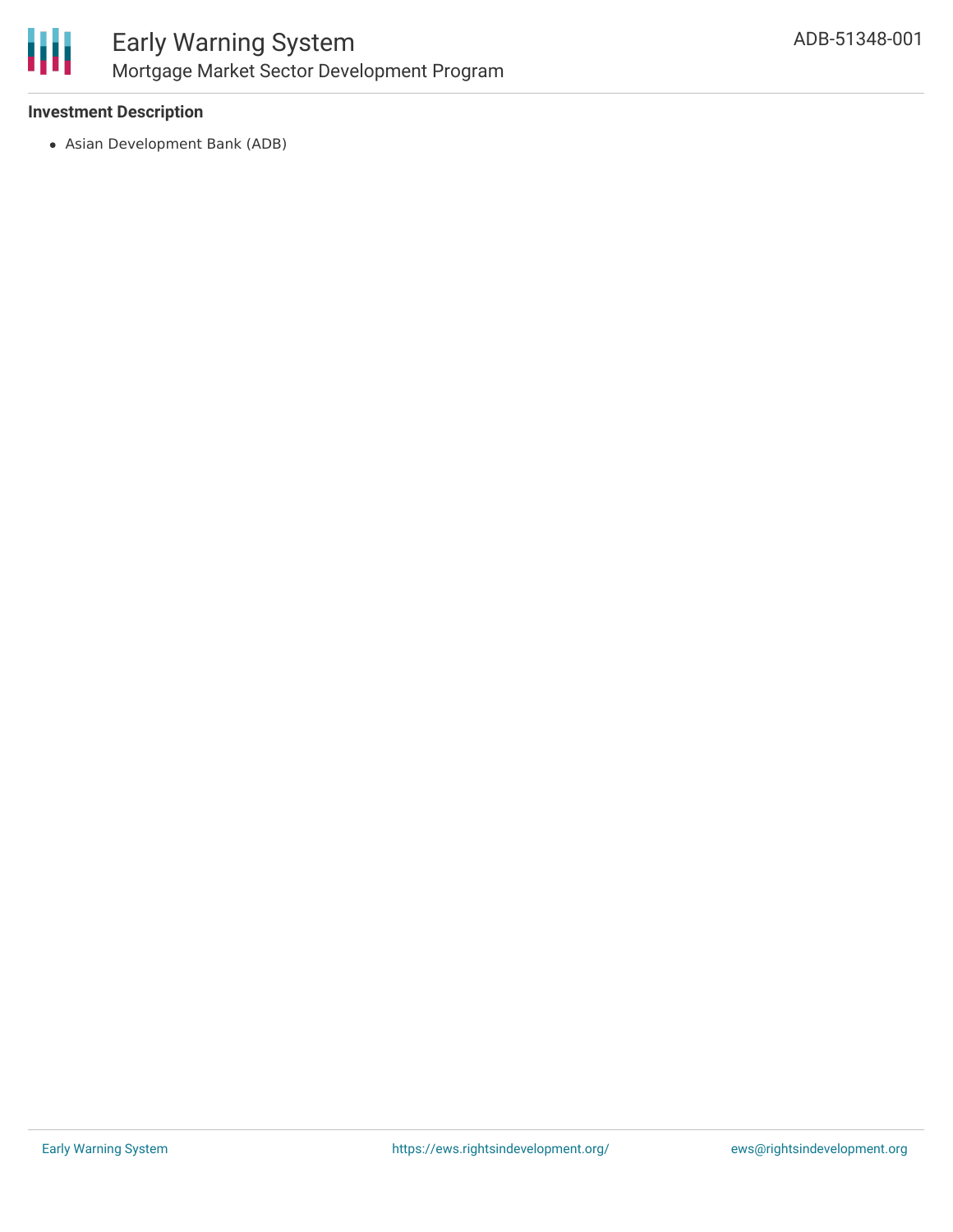

#### **Contact Information**

Executing Agency: Ministry of Finance 5 Mustaqiliik Square Tashkent 100008, Republic of Uzbekistan

#### **ACCOUNTABILITY MECHANISM OF ADB**

The Accountability Mechanism is an independent complaint mechanism and fact-finding body for people who believe they are likely to be, or have been, adversely affected by an Asian Development Bank-financed project. If you submit a complaint to the Accountability Mechanism, they may investigate to assess whether the Asian Development Bank is following its own policies and procedures for preventing harm to people or the environment. You can learn more about the Accountability Mechanism and how to file a complaint at: http://www.adb.org/site/accountability-mechanism/main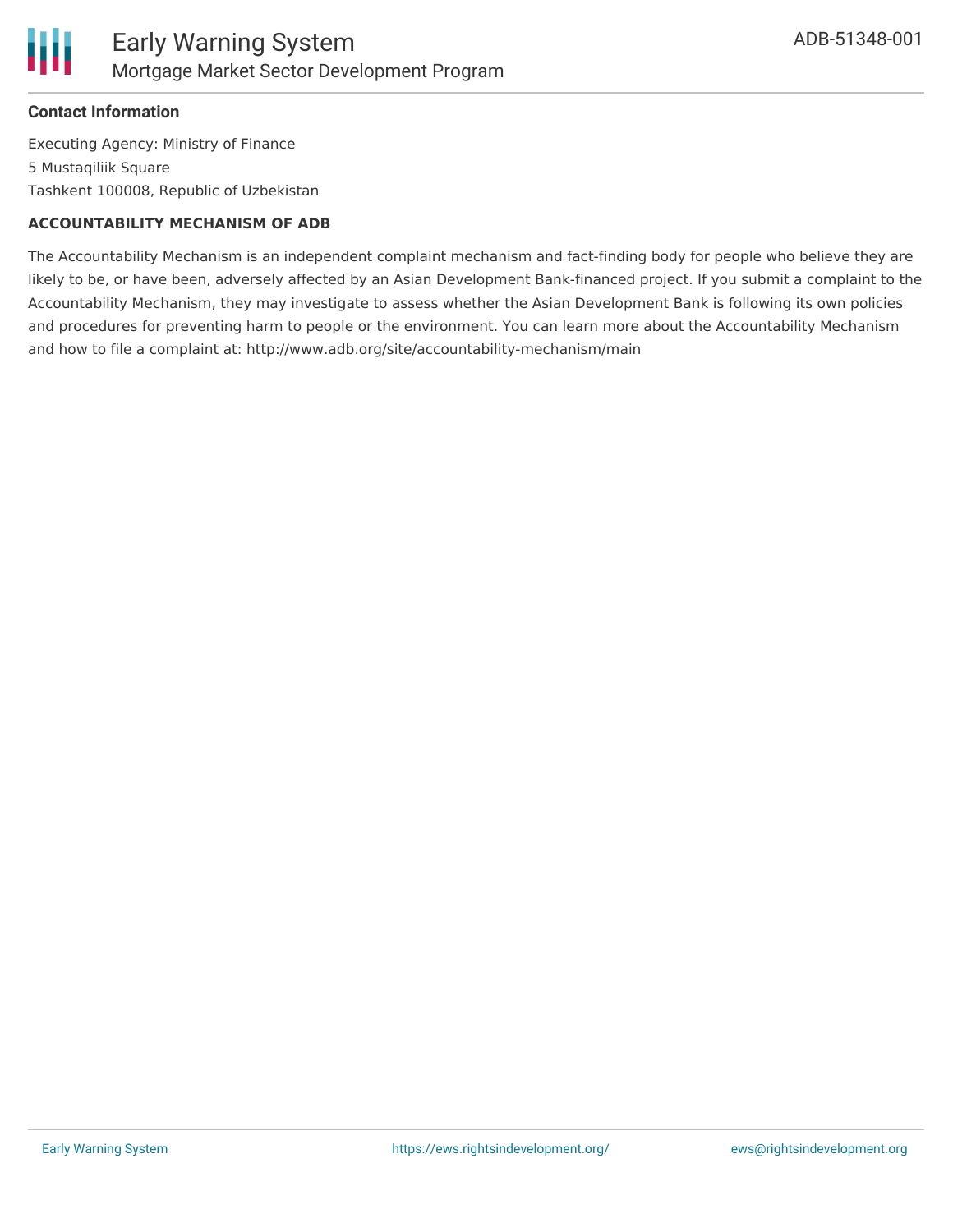

### Early Warning System Mortgage Market Sector Development Program

#### **Bank Documents**

- Initial Poverty and Social [Analysis](https://www.adb.org/sites/default/files/project-documents/51348/51348-001-ipsa-en.pdf)
- Mortgage Market Sector [Development](https://www.adb.org/sites/default/files/project-documents/51348/51348-001-cp-en.pdf) Program: Concept Paper
- Project [Disclosure](https://ewsdata.rightsindevelopment.org/files/documents/01/ADB-51348-001.pdf) PDF [\[Original](https://www.adb.org/printpdf/projects/51348-001/main) Source]